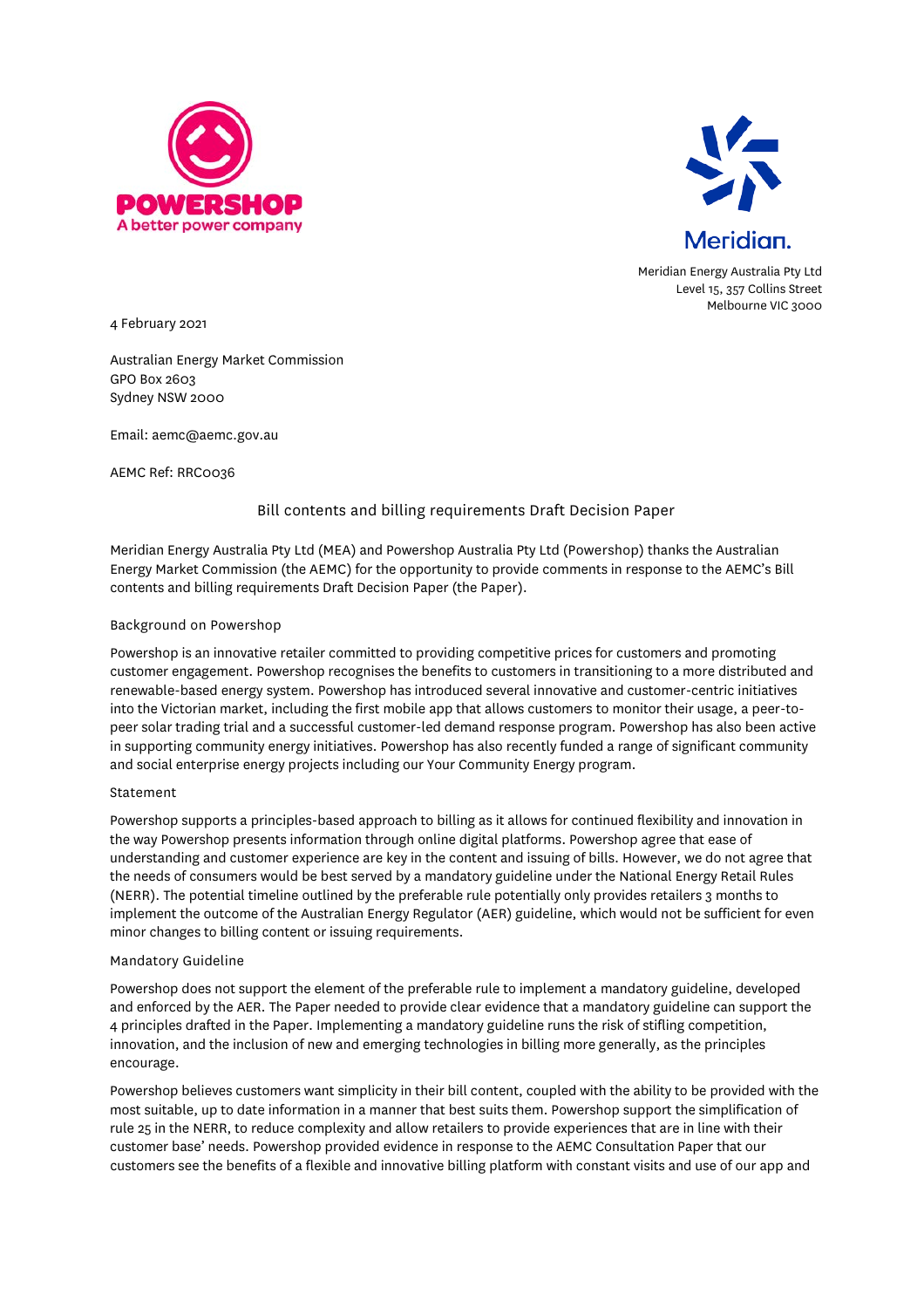digital portal. Their use of our platforms contrasts to the historic regulatory regime of the customer relying on a regulated bill (e.g. paper) for information.

If retailers are locked into a standardised approach, then further billing developments and innovations will stagnate and limit or remove the incentive for retailers to innovate the way they present and communicate information to customers. Powershop see the introduction of a guideline is a clear risk to competition and innovation. The ability of a guideline to be more easily changed and updated, unlike the more rigorous rule change process currently underway, presents risk of ongoing bill changes and escalating costs for industry. Real innovation and improvements are likely to be set aside to manage ongoing regulatory change.

The Paper recognised that consumer research and behavioural insights would be crucial to identifying what consumers value the most in their bill. However, ongoing consultation needs to confirm how any guideline can provide retailers with the flexibility needed, to ensure changing consumer behaviours and requirements are incorporated into the future.

Changes to the guideline would likely lead to significant system development across industry and associated costs that will be ultimately borne by customers on an ongoing basis. Powershop predict these costs to support what is to be detailed in the guideline to be significant and potentially more than the costs of the implementation of the Default Market Offer and the Victorian Default Offer (raised in our submission to the AEMC Consultation Paper). The Paper acknowledged that opportunity costs were associated with regulatory changes (e.g. retailers delaying or not bringing a new service or product to market). Powershop cannot stress enough, the huge opportunity costs the industry and its customers have borne in recent years, and we encourage the AEMC to not underestimate how much this has impacted and continues to impact retailers and their customers when arriving at their final decision.

# Supporting Principles

Powershop agreed with the supporting principles to customer billing. The principles still allow a customer to use essential, targeted information from the bill to assist their own evaluation of their energy and financial circumstances.

Powershop consider that to assess the effectiveness of the principles under Draft Rule 25A subsection 2, we should consider the principles from a customer's perspective. As the customer's perspective is the most important aspect of the proponent's request, Powershop have translated the rule drafting to customer statements. As a result of this translation, we consider the elements of the rule that are most important and least important to customers.

| Billing Objective (Draft Rule 25A(2)                                                                                              | Billing Objective (Powershop alternative<br>statement)                                                                                                                             | Importance<br>$1 = Most important$<br>$2$ = Least Important |
|-----------------------------------------------------------------------------------------------------------------------------------|------------------------------------------------------------------------------------------------------------------------------------------------------------------------------------|-------------------------------------------------------------|
| (a)<br>payment amounts, dates and<br>methods for their bill:                                                                      | (a) as a customer, I need to know how much<br>I need to pay, by what date, and how I can<br>pay that amount;                                                                       | 1                                                           |
| (b) how their bill is calculated and<br>whether it conforms to their customer<br>retail contract:                                 | (b) as a customer, I need to know what<br>usage and other charges have contributed<br>to the calculation of what I need to pay;                                                    | 1                                                           |
| c) their energy consumption and<br>production, and related costs and<br>revenue, to assist with:<br>(i) using energy efficiently; | (c) as a customer, I need to know how much<br>kWh/mj I have used during my billing<br>period, and if I have solar, how much kWh I<br>have exported to the grid, to assist me with: | 1                                                           |
| (ii) comparing their customer retail<br>contract with other energy offers<br>available to them;                                   | (i) understanding how I'm using my energy<br>and whether I can manage my usage more<br>efficiently;                                                                                | $\overline{2}$                                              |
| (iii) considering options for energy<br>supply other than through<br>the                                                          | (ii) compare what I'm paying with other<br>energy offers available to me to see whether<br>I can save;                                                                             | $\overline{2}$                                              |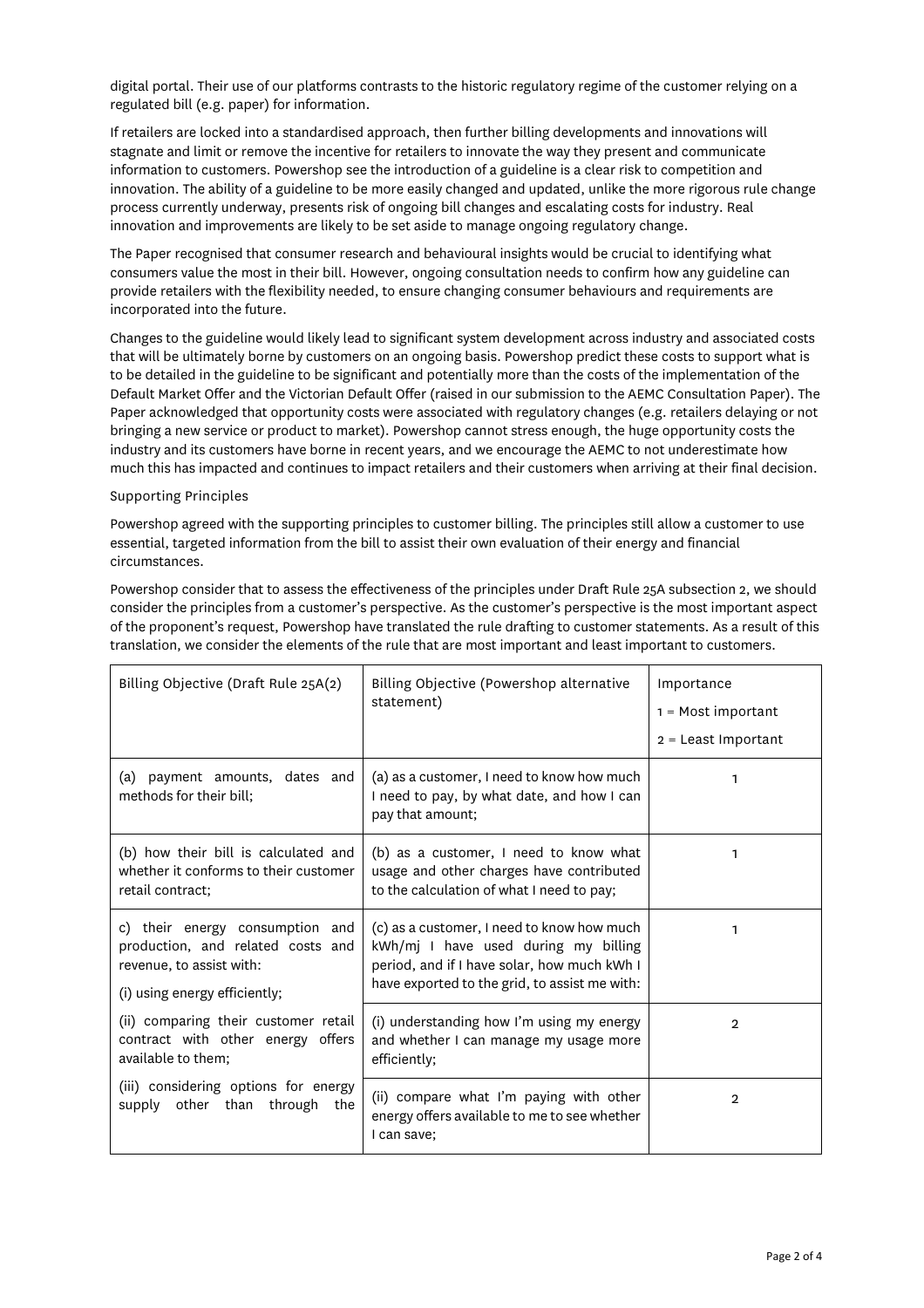| interconnected national electricity<br>system;                                                    | (iii) help me consider whether or not it<br>would be valuable for me to invest in an off-<br>grid energy source like solar or battery;       |  |
|---------------------------------------------------------------------------------------------------|----------------------------------------------------------------------------------------------------------------------------------------------|--|
| (d) how to dispute or raise a query in<br>relation to their bill;                                 | (d) as a customer, I need to know how to<br>question or dispute the information in my<br>bill with my retailer and/or my state<br>ombudsman; |  |
| (e) how to access interpreter services<br>and seek financial assistance, (billing<br>objectives). | (e) as a customer, I need to know how to<br>access interpreter services so I can<br>understand the information in my bill.                   |  |
|                                                                                                   | (f) as a customer, I need to know how to<br>access financial assistance if I'm having<br>trouble paying my bill.                             |  |

While the above table simplifies elements of the billing objectives to link to an appropriate customer statement, Powershop believe it provides an important element to this proposed rule change, that is, what are the most important elements of a bill. Categorising the importance of each statement can also aid in applying the principlebased approach of simplifying billing from the customer's perspective.

Powershop noted the AEMC's agreement that billing content must not contradict relevant taxation laws.

# Bill benchmarking

Powershop notes in the Draft Determination that the AER has updated the relevant bill benchmarking data as of December 2020. The AEMC believes that this may relieve some of the conjecture raised regarding the purpose and benefits of providing this data on bills.

Powershop does not believe this is beneficial and believe benchmarking should be removed from the billing requirements. Noting there is a cost to update benchmarks too often, we advised in our submission to the Consultation paper that the bill benchmarking must be updated on a more frequent basis (annually would be appropriate). We do not believe updating these benchmarks every 3 years is appropriate. The data creates further confusion for customers if their purpose is to compare their status, but only see a benchmark that is up to 3 years of age. Powershop consider that the current state of this requirement provides little benefit to the end customer.

### Implementation timeframe

Finally, Powershop supports the 12-month consultation process with the AER to develop the intended guideline. However, we do not support retailers only being provided a further 3 months to implement any changes required by a future guideline. Changing the format, content or issuing of bills requires changes across systems, involve significant resources from IT development and requires operational, marketing, legal and regulatory costs. Even minor changes require significant financial outlay, not to mention lost opportunity costs. Operational teams not only update the bills, but also need to ensure processes and training are updated as well. Those changes can only occur when the content of the guideline is final.

We also note such a timeframe was supported by ERM Energy's submission of a 2-year timeframe combining consultation with the AER and a 12-month retailer implementation period. Numerous retailer submissions suggested a similar timeframe.

Powershop again would encourage further consultation on this rule change with key stakeholders, the AEMC and the AER. The need for a mandatory guideline has not been tested under a cost benefit analysis, nor discussed with industry and consumer groups. Before a final decision is reached, it is critical such testing and consultation should occur on behalf of all consumers.